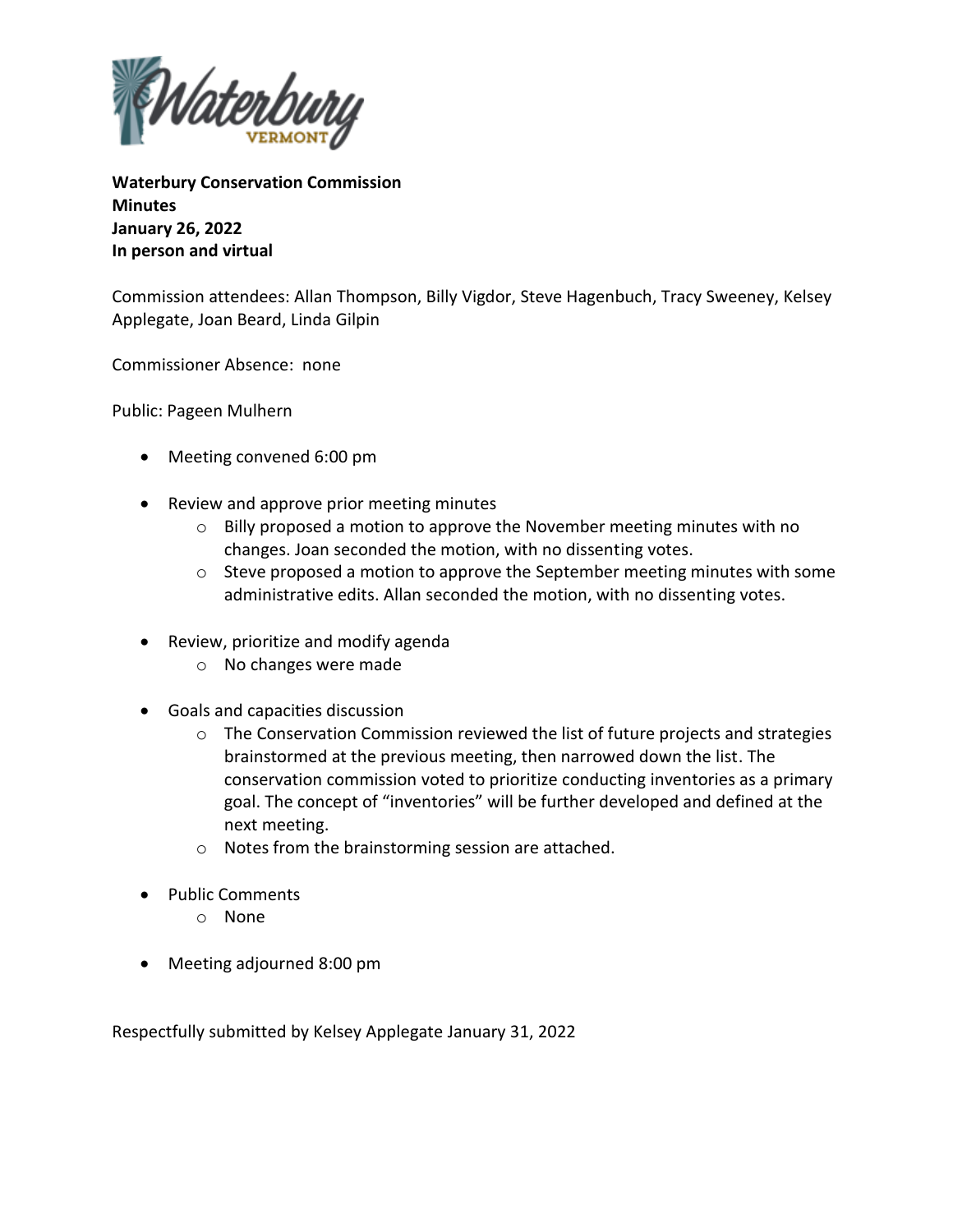

**Attachment: Notes of Waterbury Conservation Commission meeting of January 26, 2022.**

These are not verbatim comments, simply brief reflections of the discussion. These do not reflect any decisions of the Commission. Blue highlights show priorities that were identified preliminarily.

- 1. Overarching WCC {Goals}
	- a. Rural cultural values (there was a comment that this may not be an overarching goal)
		- i. To conserve and inventory rural and cultural values?
			- 1. To identify those values?
		- ii. We want to identify what makes Waterbury special, preserve those features and identify what is changing.
		- iii. We will reach out to help address stakeholder values
		- iv. Envision Waterbury beyond building and streets, what about biking and safety and pretty
	- b. Identify community values
	- c. Builld credibility of the WCC by gaining expertise and through building an inventory
		- i.
	- d. There comes a point where personal goals need to meet the WCC goals and other broader goals.
		- 1. The interest of one person and may not be in line with the community.
	- e. Village values and water resources (may not be an overarching goal)
	- f. Conservation
		- i. Needs to be defined and promoted
		- ii. Several commissioners viewed this as a priority.
		- iii. The meaning could be misunderstood by the community if not defined
		- iv. There can be Inconsistencies between WCC and other definitions.
	- g. One commissioner suggested prioritizing process,
		- i. The suggestion is not to identify and protect a single resource
		- ii. The process should be iterative,
			- 1. For example, the WCC obtains information, uses that information to reach out and educate, then learns from reaching out.
	- h. Social Justice is also an important priority for the WCC
		- i. Identify how Waterbury is changing, what is in the WCC control, what is not.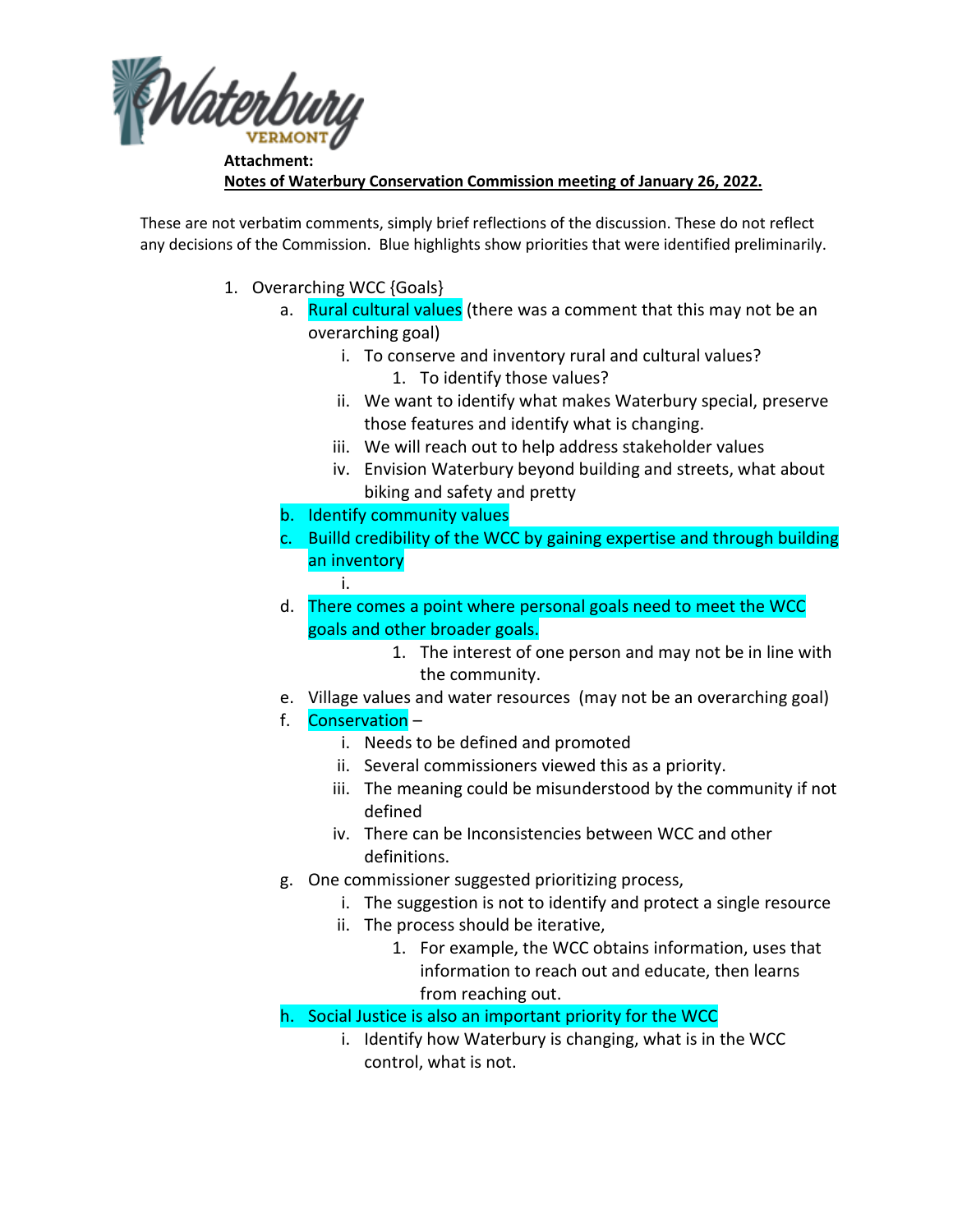

- ii. Thinking intersectionally in terms of nature, animal habitat, housing. How does that fit the trajectory of the city, State and Country.
- 2. WCC Organization
	- a. Shutesville Wildlife Corridor Partnership
		- i. Leveraging experience; lessons learned from the efforts of that group.
		- ii. One commissioner thought the WCC's greatest accomplishment was associated with its work with the Partnership; the Partnership brought together various Town constituencies and boards to be successful.
	- b. Bring on other resources'
		- i. Can partner to achieve non-priority items
	- c. Dollars how do we get funding for our missions and goals?
	- d. Use other resources to advance our goals
	- e. Town-owned land, gifts to town
	- f. Is the WCC an advocate or expert?
		- i. One commissioner suggested the WCC needs to gain expertise to effectively advocate and gain credibility.
	- Understand the capacity and capability of the WCC to achieve its goals (AT priority)
		- i. How to engage in municipal process in an effective way
		- ii. Bylaws is a good example, learned a lot but did not get the attention it warranted.
		- iii. Need to be able to engage with people that come to the WCC for help.
		- iv. We don't have a process to figure out how to be productive.
		- v. What capacity do we have and it has to fit into the personal capacity of each volunteer
		- vi. Do we have the capacity to achieve our goals?
- 3. Understanding Community Values (learning)
	- a. Inventories (example of a singular project with a concrete result)
		- i. Several commissioners included this as a priority item.
		- ii. What do non-profits want, not just inventory of natural resources for the community desire
		- iii. What tools are available to enhance the WCC capacity
		- iv. Defined? How broad is the inventory
			- 1. Rural and cultural values (may dovetail with community survey)
			- 2. What is the scope of the inventory (JB)?
		- v. Advocate for the resources, not just an advocate (or adversary).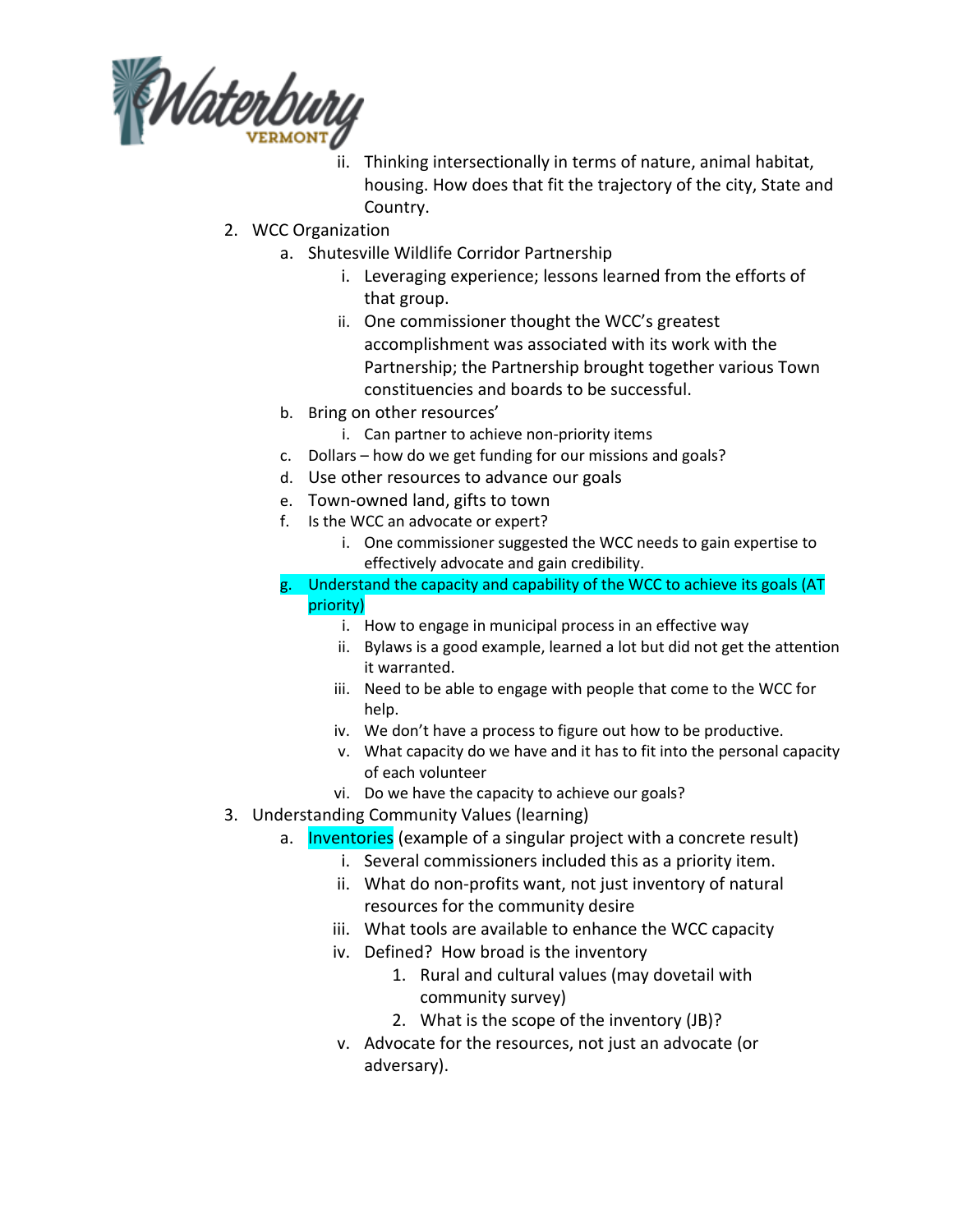

- 1. May need to advocate for the natural resources even if the community does not.
- b. Learning, listening, engaging
- c. Community Surveys
	- i. Way to engage the community
	- ii. What are people looking for with respect to natural resources.
- d. Understanding changing community
- e. Village values and water resources
- f. Ridgelines, connectivity, and fragmentation
- g. Pollinators
- 4. Educating
	- a. The strenght of WCC is the board membership
		- i. Can combine educating the public and town as a single set of tasks/goals.
		- ii. Cohesion when Shutesville was being considered.
		- iii. Need to have material, delivery mechanism and environment to have an effective education program.
		- iv. Leverage expertise of partners to help educate
		- v. Engagement of Board and Community
			- 1. This was raised several times.
			- 2. Need to appear before Boards but need to educate ourselves; an inventory is a means to achieve the goal.
			- 3. Where are here to help; participate in the priorities of others.
			- 4. Look to other boards to tell us what our priorities are?
			- 5. Beyond DRB, engage with many boards (Rec, PC, SB, etc)
			- 6. Unique WCC contributions
			- 7. Help develop policy and engage
			- 8. Must consider their perspective as well as ours.
				- a. We don't want to be little NYC or CA
				- b. How to turn that into action have someone visit us? Can build understanding, partnership and trust.
	- b. Public education events/community engagement/provide resources i. Hands on activities/community engagement and volunteering
	- c. Website
	- d. Water quality
	- e. Flood resilience
	- f. Economic incentives to conserve
	- g. Engaging with other Town Boards